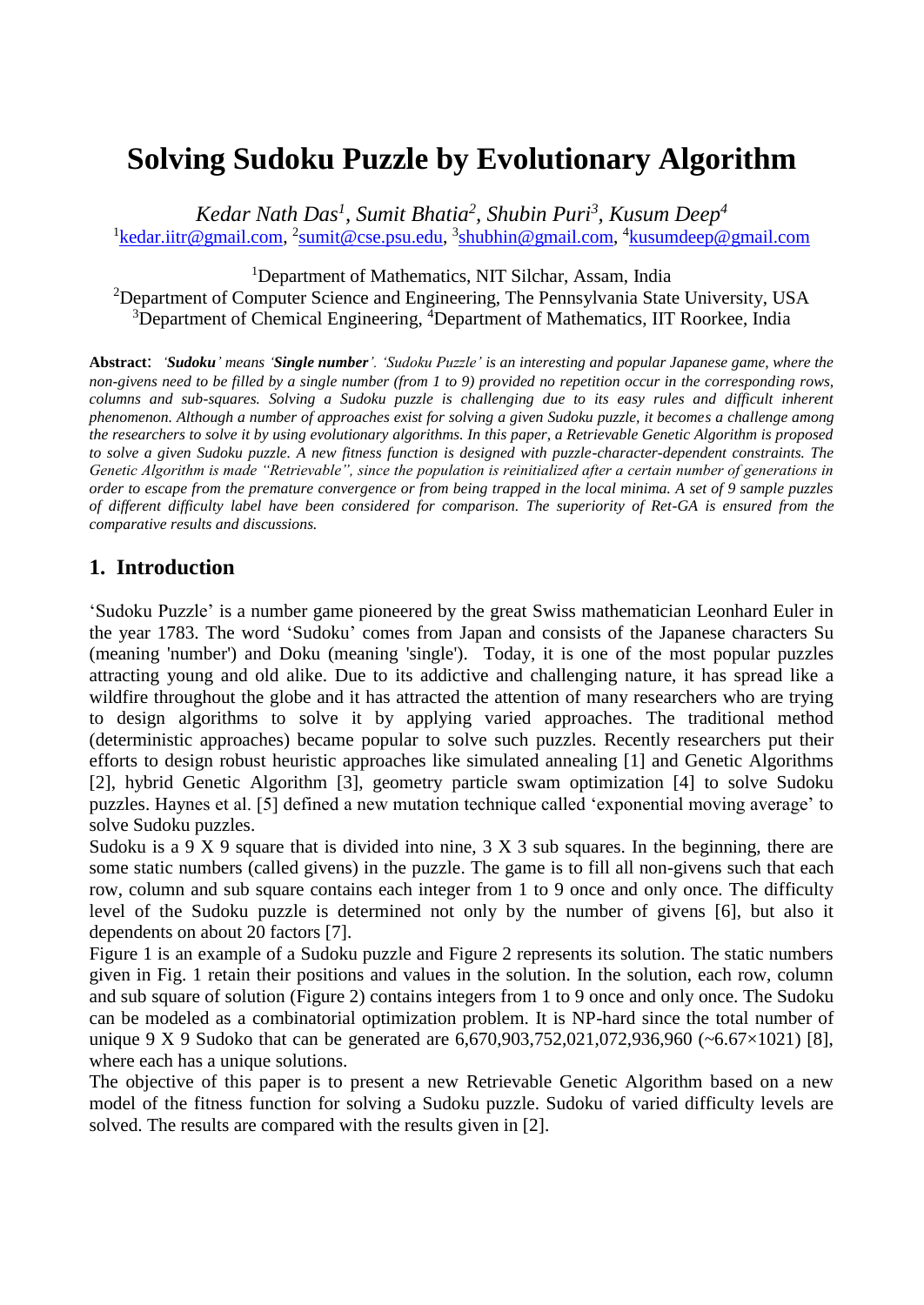|   | 8 |   |                | $\frac{3}{5}$ |                | 4              |                         |   |
|---|---|---|----------------|---------------|----------------|----------------|-------------------------|---|
|   |   |   |                |               |                |                |                         |   |
|   |   |   |                |               | 4              | 5              | 8                       |   |
|   | 5 |   |                |               | $\overline{2}$ |                | 9                       |   |
| 9 |   |   |                |               |                |                |                         | 4 |
|   | 3 |   | 4              |               |                | $\overline{6}$ | 5                       |   |
|   |   | 9 | $\overline{2}$ |               |                |                |                         |   |
| 5 |   |   |                | 6             |                |                |                         |   |
|   |   | 6 |                | 4             |                |                | $\overline{\mathbf{2}}$ |   |



**Fig. 1** A Sudoku puzzle **Fig. 2** Solution

This paper is organized as follows. In section 2, a review of literature on solving the Sudoku using Genetic Algorithms is presented. In section 3, the proposed Retrievable Genetic Algorithm is stated. In section 4, the numerical results on various difficulty levels of the puzzle are discussed and analyzed. Finally, the conclusions are drawn in section 5.

## **2. Literature Review**

Genetic algorithm (GA) has been one of the population based paradigms pioneered by John Holland in 1975. Based on genetic process of biological organisms, GA works surprising well in determining the global (near) optimal solution. GA has been successfully used in solving combinatorial problems. Sudoku puzzle is combinatorial optimization problem [9]. It is similar to the ancient magic square problem (Latin square), where different sizes of squares must be filled, so that the sum of each column and each row are equal. This magic square problem has been solved by GAs [10, 11]. Generating threshold matrix for halftoning [12] grayscale images is also a related problem. Threshold matrices have been optimized by GAs as in [11, 13-16]. In [17] GA is used to generate Sudokus internally. It is claimed that the generated Sudokus are very hard to solve by their GA. Unfortunately there is no details available saying how the GA works internally. Moraglio et. al. [18] designed a product Geometric Crossover incorporating the distance of the search space treated as metric space, to solve Sudoku puzzles and concluded that on Medium and Hard problems, the new geometric crossovers perform significantly better than hill-climbers and mutation alone. Timo Mantere and Janne Koljonen [16] worked on solving, rating and generating Sudoku puzzles.

Mantere and Koljonen [2] proposed a method to generate Sudoku puzzles and to solve a given puzzle. In their paper, Sudoku is treated as a constrained satisfaction problem. Mainly, there are three constrains as follows.

- i. The sum of each row/column /sub-square entries must be 45.
- ii. The product of each row/column/sub-square entries must be 9!.
- iii. No entries should be repeated in each row / column / sub-square.

They modified the constrained optimization problem into an unconstrained one and used GA to solve it. Their proposed the objective function is to Minimize

$$
f(x) = 10 \sqrt[*]{\sum_{i} g_{i1}(x) + \sum_{j} g_{j1}(x)} + \left(\sum_{i} \sqrt{g_{i2}(x)} + \sum_{j} \sqrt{g_{j2}(x)}\right) + 50 \sqrt[*]{\sum_{i} g_{i3}(x)} + \sum_{j} g_{j3}(x)
$$
 (1)

where, for row-wise operation *i* ,

$$
g_{i1}(x) = \left| 45 - \sum_{j=1}^{9} x_{i,j} \right|, \quad g_{i2}(x) = \left| 9! - \prod_{j=1}^{9} x_{i,j} \right| \text{ and } g_{i3}(x) = \left| \left( \{1, 2, 3, 4, 5, 6, 7, 8, 9 \} - x_i \right) \right|
$$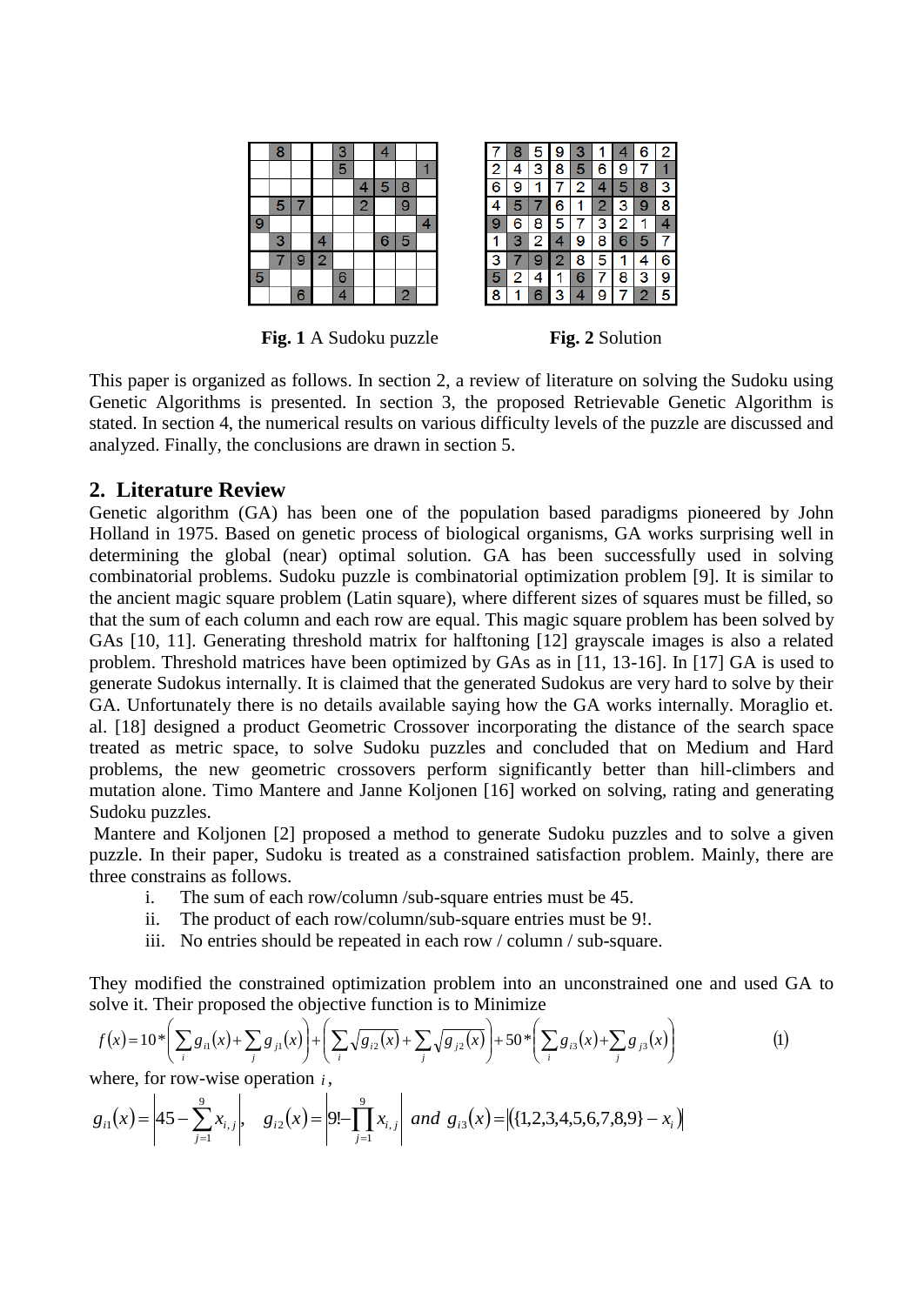Similarly, for column-wise operation *j*, the terms  $g_{i}(x)$ ,  $g_{i}(x)$  and  $g_{i}(x)$  are defined. It is worth to note here that the three terms present in the right of equation (1) involves the constraints mentioned above in (i), (ii) and (iii) respectively. The first term of equation (1) requires that each row and column sum should be equal to 45. The second term requires that each row and column product should be 9! . The third term requires that each row and column must contain each integer from 1 to 9 exactly once. There all leads to minimize  $f(x)$ .

The static numbers (givens) are not changed throughout the entire computation. Authors claimed that their software can generate the Sudoku puzzles of different difficulty levels and can solve the puzzles up to some extent. The results reported by the authors clearly indicate the potential of Genetic Algorithms to solve Sudoku puzzles. However, their algorithm works very well for puzzles of lower difficulty level but its efficiency decreases rapidly with increasing difficulty level. Further, it was reported that this fitness function may not be the best for Sudoku puzzles.

In the present work, we have used an entirely new fitness function incorporating puzzle-characterdependent constraints. Further, as evolution often proceeds in *punctuated equilibrium*, the fitness value ceased to improve after certain number of generations. Also, it was observed that all the chromosomes tend to converge to a point very close to the desired solution. It may be possible that after a very large number of generations we may obtain the exact solution but in order to reduce computational time we introduced a random restart mechanism where after a certain number of generations (which depends on the difficulty level of the puzzle) the population is again reinitialized.

### **3. The proposed Retrievable Genetic Algorithm**

In this section a new GA algorithm is proposed and is called as "Retrievable GA (Ret-GA)". The motivation behind this proposal is, in Mantere and Koljonen [2] there are mainly three instances those need to be improved. First, while solving Sudoku game, authors started with an initial population, where they take care of non-repetition of the numbers in each sub-square. But this mechanism hinders the randomness concept of GA mechanism. Thus, the initial population needs to be generated randomly to reduce the time. Of course, there may be some repetitions initially (refer the next paragraph). Secondly, as the crossover operator is being used with probability 1 in the population, it may not able to maintain the diversity in the population and the number of function evaluations increases. Therefore, in the proposed method, few individuals are not allowed to participate in the crossover process. This can be controlled with considering a high probability of crossover (refer the 'crossover' section). Thirdly, while using the mutation operator, authors use the swap mutation, 3-swap mutation and insertion mutation with a probability ratio of 0.5:0.3:0.2. It kills time but in return, it has no much effect in the solution quality. To overcome this, a bit-wise mutation is being applied with a small probability (refer the 'mutation' section).

#### *Initial Population and Selection*

The algorithm proceeds with the generation of initial population which consists of 10\*N individuals, where N is the order of the given Sudoku puzzle. The population size 10\*N is recommended after observing the performance of Ret-GA by varying it value in the range 2\*N to 30\*N. Each individual is an N X N array. The entries corresponding to the non-givens in the Sudoku puzzle are assigned randomly generated values from 1 to N. This step is important because GA yields robust optimal solution due to its randomness characteristics and it approaches the solution by excluding the unfit individuals. Hence, the random characteristic is being utilized starting from the initial population itself unlike [2]. As a result the proposed algorithm randomly explores the larger search space and selects the better individuals for each consecutive generation.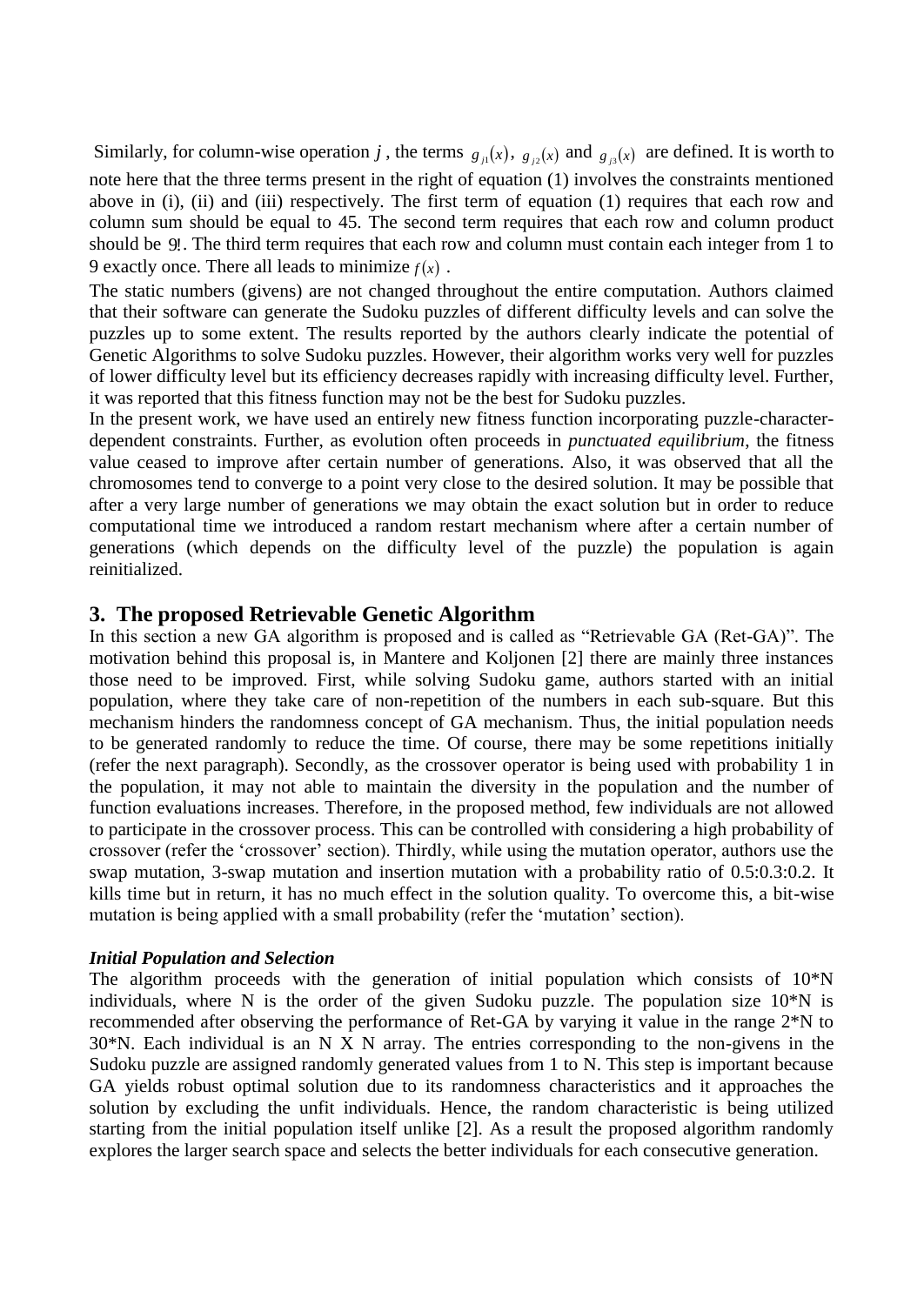#### *Crossover*

Select 2 conjugative individuals from the population with a crossover probability 0.8 (experimentally verified). Apply Uniform Crossover to them. The mechanism for such Crossover is to choose the crossover sites as much as possible, in between each pair of rows. Now interchange the rows alternatively throughout. In Figure 3, an example of crossover is given between two individuals. The dotted lines represent the possible crossover sites. The bi-headed arrows indicate the rows to interchange, which need to be performed alternatively.



**Fig. 3** Row-wise Uniform Crossover.

#### *Mutation*

In mutation, a new approach is followed where the non-givens flip their positions bit wise. Each of the non-given entry is replaced by a randomly generated number (from 1 to N) with a probability of 0.2, which has been fine-tuned and recommended after an extensive experimentation. For example, in Figure 4, to mutate the position '9', we need to discard it first and then will be filled by a number randomly generated from 1 to 9. It may be noted that just after the mutation few repeated entries may be appeared in the corresponding row.



**Fig. 4** Bit-wise Mutation

#### *Elitism*

While conducting the experiments, neither complete nor partial elitism was found to be efficient. Hence, we followed an approach in between these two. The population before crossover and after mutation were combined together to form a population of size 20\*N (Double Size). Arrange the individuals in the ascending order of their fitness values. To maintain the diversity in the population, the alternate individuals are then selected for the next generation and the cycle continues with the population of the original size 10\*N. This step is called as 'alternate elitism'. Remove repetition

In order to ensure faster convergence, we employ a strategy to utilize the givens of the Sudoku puzzle. We call this operation as "Remove Repetition", in which any repetition of a given is replaced by a randomly selected number from the set  $({1, 2, 3, 4, 5, 6, 7, 8, 9} - G_i)$ , where  $G_i$  is the set of numbers present in the ith row or column under consideration (see Figure 5). The operation is first performed on each row and then on each column. During column wise operation some of the givens may be repeated in a row but such instances were found to be very few, hence the overall fitness of the individuals improves. It should be noted that repetition of non-givens is not removed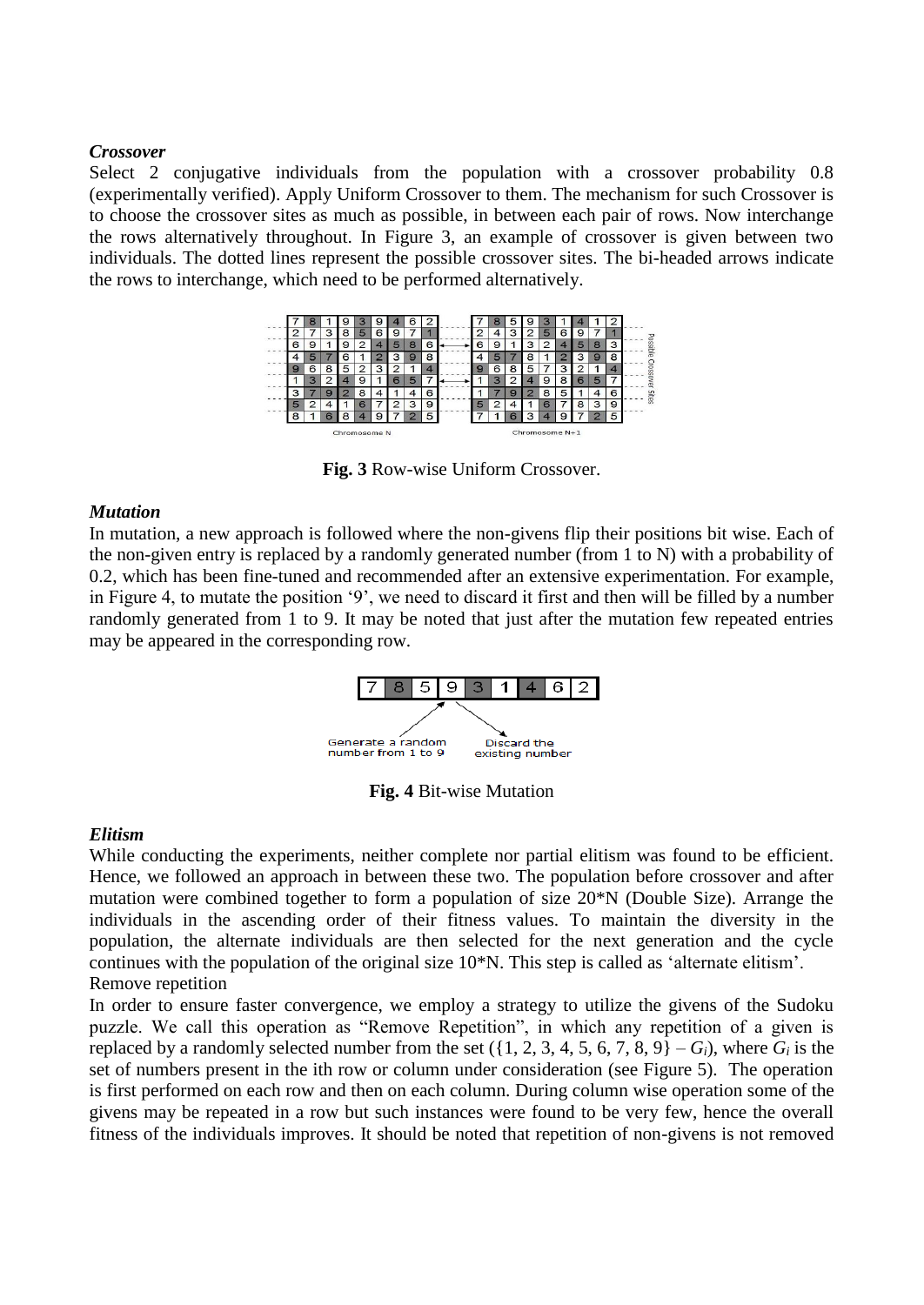by this process. This technique is applied after generating initial population, after crossover and after mutation.



**Fig. 5** Remove repetition of givens

#### *Fitness function*

It is often difficult to design a fitness function in combinatorial problems [19]. However, in this paper, an attempt is made to design a simple fitness function for a generalized  $N \times N$  Sudoku puzzle. A simple *uniqueness* technique is being used to design the fitness function. It consists of three different fitness terms, namely row-fitness, column-fitness and sub-square-fitness. These are the only constraints taken with equal penalty, 1 each. Hence the overall fitness function is defined as:

Fitness function = Row fitness + Column fitness + Sub-square fitness (2)

Each of the above three functions attains maximum value only when the solution is reached. In the following lines we derive the expression for maximum overall fitness value. Each row entry is compared with all the remaining entries to its right. If the two entries are not equal, row-fitness value is incremented by 1 otherwise it remains same. Thus for the solution the contribution from each row is  $N(N-1)/2$  (sum of first  $N-1$  natural numbers). Hence for N rows, it will be  $N^2(N-1)/2$ . Similar results hold for column and sub-square. Hence for an  $N \times N$  Sudoku, the maximum fitness value is  $3N^2(N-1)/2$  (which comes out to be 972 for a 9 X 9 Sudoku puzzle). To derive the fitness function for a Sudoku puzzle at any intermediate point during simulation, we define a function

$$
f(i, j, k, l) = \begin{cases} 0, & \text{if } (i, j) = (k, l) \\ 1, & \text{otherwise} \end{cases}
$$
 (3)

where,  $(i, j)$  and  $(k, l)$  refer to two positions of an  $N \times N$  Sudoku puzzle. The fitness function for the rows is defined as follows,

Row fitness = 
$$
\sum_{i=1}^{N} \sum_{j=1}^{N-1} \sum_{l=j+1}^{N} f(i, j, i, l)
$$
 (4)

Equation (4) indicates that comparison starts from the cell  $(1, 1)$  with  $(1, 2)$ ,  $(1, 1)$  with  $(1, 3)$ ,..... up to (1,1) with (1, N); (1,2) with (1,3), (1,2) with (1,4),………. up to (1,2) with (1,N);…………..; finally  $(1, N-1)$  with  $(1, N)$ . This completes the first row, i.e. for  $i = 1$ . Similarly, it moves up to N rows.

The fitness function for the columns is defined as follows,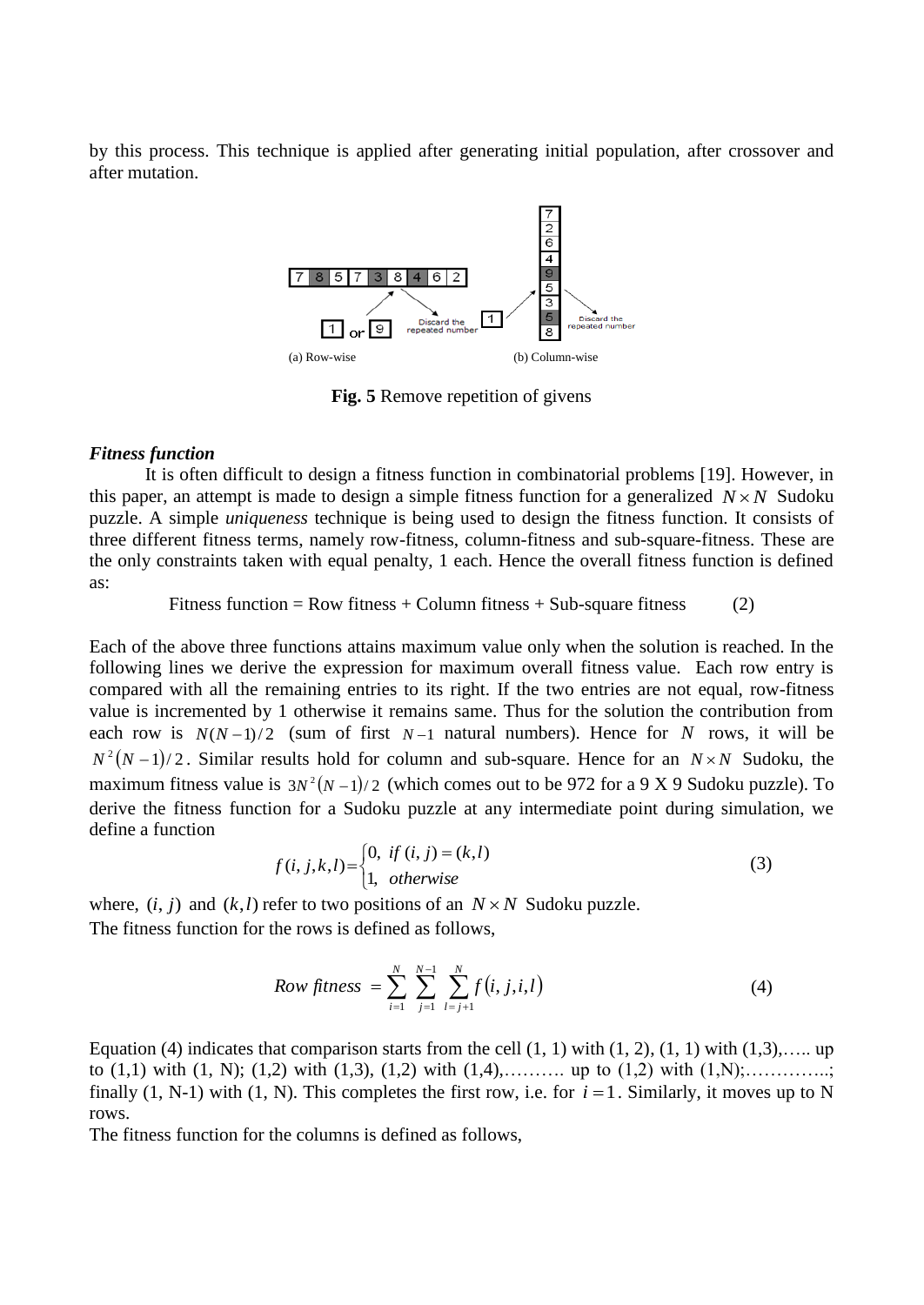Column fitness = 
$$
\sum_{j=1}^{N} \sum_{i=1}^{N-1} \sum_{l=i+1}^{N} f(i, j, l, j)
$$
 (5)

The similar arguments hold as described above, starting from column 1 to N, by using equation (5). The fitness function for sub-square is defined as follows,  $\sqrt{7}$  $\mathsf{r}$ 

$$
Sub-square - fitness = \sum_{i=1}^{N} \left[ \sum_{q=1}^{\sqrt{N}} \left\{ \sum_{j=1+(q-1)\sqrt{N}}^{q\sqrt{N}-1} \sum_{l=j+1}^{q\sqrt{N}} f(i, j, i, l) + \sum_{\substack{r=1+(q-1)\sqrt{N}\\i \neq l \sqrt{N}, t \in z^{+}}}^{q\sqrt{N}} \sum_{k=i+1}^{i+\sqrt{N}-i \pmod{\sqrt{N}}} \sum_{s=1+(q-1)\sqrt{N}}^{q\sqrt{N}} f(i, r, k, s) \right] \right]
$$
(6)

where,  $Z^+$  is the set of all positive integers.

Equation (6) represents that first the comparison completes in the first sub-square and then it jumps to the 2<sup>nd</sup> sub-square on right to it. Gradually it covers all the N number of sub-squares. For a clear understanding it can be exercised for a 9X9 Sudoku puzzle, where  $N = 9$ .

The moments a solution is tapped, it needs to check whether the maximum fitness value is achieved or not (Figure 6). This process is applied separately after generating the initial population, after crossover and after mutation. Attaining the maximum fitness plays an important role as it is being used as one of the stopping criteria in the algorithm. However, it is observed that as the fitness value of an individual moves towards the maximum value, many a time, it gets trapped at some particular value. It becomes very difficult to get out of it. As a result, it provides a premature convergence. Hence to overcome this shortcoming, the population is to be reinitialized after a *reset point* in the same run and thus try to approach the solution through a different path. The *reset point* for a particular type of problem is defined as the number of generations needed to wait with a repeated fitness values during the simulation. After the reset point attained, proposed method attempts to regenerate the initial population, only if the number of generation is not attaining the maximum of 50000. We set different reset points for different difficulty level Sudoku puzzles. Higher the difficulty level (or, less is the number of givens, in general), greater is the reset point. After a series of experiments and observation, the reset point is set to 2000 if there are 27 givens or less, 350 if there are exactly 28 or 29 givens, 300 if there are exactly 30 or 31 givens and 200 if there are 32 givens or more. Thus our algorithm tries to retrieve the solution if it gets stuck somewhere. Hence we call it as a Retrievable Genetic Algorithm *(Ret-GA)*. The mechanism of Ret-GA is depicted in Figure 6.

#### **4. Computational Experiment**

#### *Experimental Setup*

The proposed Ret-GA algorithm starts with generating a "Blueprint Matrix". This matrix contains 0 or 1 at the place of non-given and given positions respectively. Thus Blue print matrix just acts as a reference matrix in the background of the simulation with a warning that not to change the positions where it contains '1s'. Only changes possible where there are '0s'.

In the Ret-GA, the population size is kept fixed to 90 (i.e.  $10^*N$ , where N=9). Uniform crossover and bitwise mutation have been incorporated at a probability of 0.8 and 0.2, respectively.

A test bed of 9 Sudoku puzzles are picked up from  $[2]$  except their  $1<sup>st</sup>$  (new) puzzle, where there are no givens. Out of these 9, there are 5, which they considered from the newspaper [20], marked with difficulty rating *1-5 star*, where there are symmetric givens. Rest 4 problems are taken from newspaper [21], marked with difficulty rating: *Easy, Challenging, Difficult and Super difficult*. These puzzles contain 23 to 26 nonsymmetrical givens. These are called as *Sample Sudoku*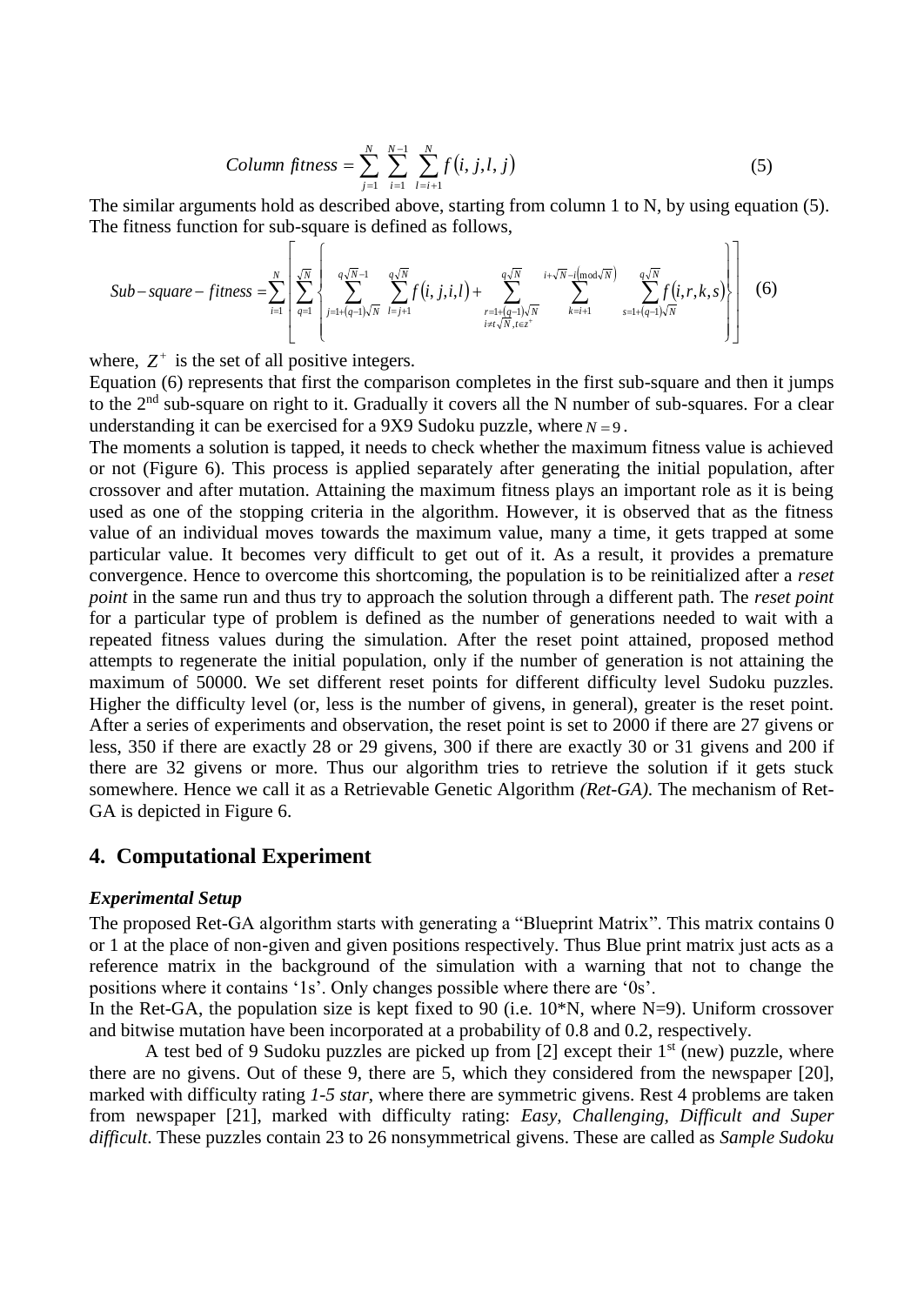*Puzzles*. Each problem undergoes 100 runs. The stopping criterion for a run is either the optimum value (972) is reached or the maximum generation (fixed to 50,000) is attained.

#### *Results and Discussion*

In 100 different runs, a run is said to be success, if it finds the optimum value 972. In table-1, GA represents the GA used in [2]. The number of times the run is a success one, is reported in Table-1. Similarly, the minimum, maximum and average number of function evaluations from both GA and Ret-GA are recorded in table-1. The last two columns represent the median and standard deviation of the required function evaluations of the successful runs only.

By Table 1 it can be noted that in all the sample problems success rate is better in Ret-GA than that of GA, where in the puzzles *1-star* and E*asy*, they are equal to 100%. Out of all successful runs in 100 complete runs, the minimum and maximum generations obtained for each puzzle is reported.



**Fig. 6** Schematic representation of the proposed Ret-GA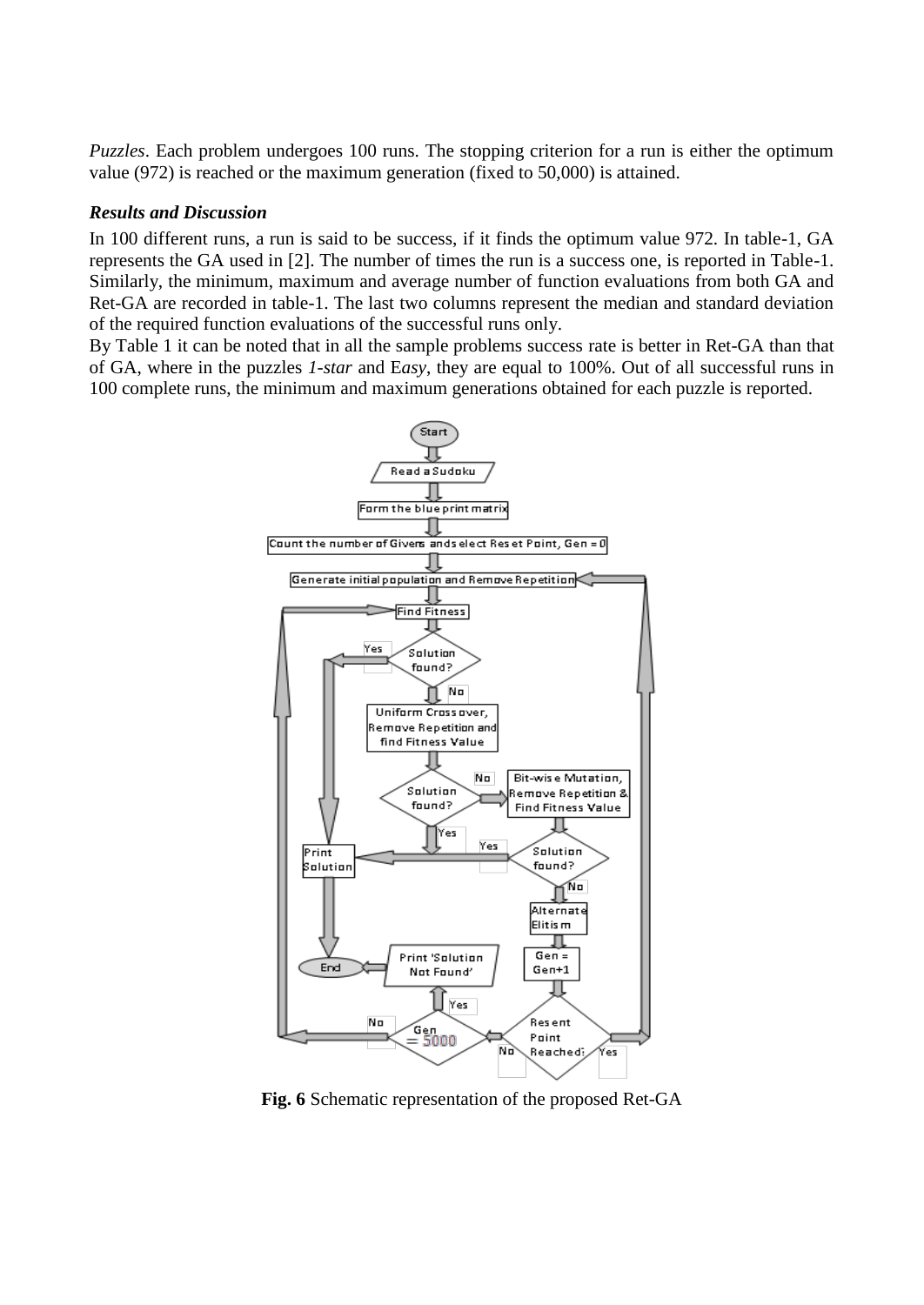The average number of generations required for the successful runs are also mentioned. To better understand the comparison for minimum, maximum and average number of generations, we plot graphs in Figure 7 (a), (b) and (c) respectively, for all 9 puzzles. From Figure 7 it is clear that in all the first 6 puzzles Ret-GA is better than GA with respect to the minimum, maximum and average number of iterations. Ret-GA takes less number of generations to solve *Challenging* and *Difficult* problems in the sense of minimum and maximum number of generations, but GA beats Ret-GA in average. Only in the super difficult problem, Ret-GA takes less number of iterations with respect to minimum, maximum and average. However, it should be noted that even Ret-GA takes more number of generations to solve *Supper difficult* problems, but in return it provides higher success rate and lower SD than GA. Moreover, corresponding to each and all nine sample Sudoku puzzles, the SD by Ret-GA is less than that of GA. Therefore as a whole, Ret-GA performs better than GA in most of the cases.

It is found that the average number of function evaluations for the puzzles rating *Challenging, Difficult and Super Difficult*; the minimum number of function evaluations for *Super Difficult puzzles*, are smaller in case of GA. Thus it is a difficult task to arrive to a concrete conclusion. Hence, a second method of analysis is considered as described below.

| Level              | Givens | Count          |          | Minimum   |          | Maximum   |          | Average   |          | Median |        | <b>Standard Deviation</b> |          |
|--------------------|--------|----------------|----------|-----------|----------|-----------|----------|-----------|----------|--------|--------|---------------------------|----------|
|                    |        | <b>GA</b>      | $Ret-GA$ | <b>GA</b> | $Ret-GA$ | <b>GA</b> | $Ret-GA$ | <b>GA</b> | $Ret-GA$ | GA     | Ret-GA | <b>GA</b>                 | $Ret-GA$ |
| 1 Star             | 33     | 100            | 100      | 184       | 39       | 23993     | 1100     | 2466.60   | 159.24   | 917    | 98     | 3500.98                   | 159.95   |
| 2 Star             | 30     | 69             | 100      | 733       | 99       | 56484     | 7459     | 11226.80  | 1864.94  | 7034   | 1441   | 11834.68                  | 1728.25  |
| 3 Star             | 28     | 46             | 100      | 678       | 152      | 94792     | 21595    | 22346.40  | 4338.30  | 14827  | 2755   | 24846.46                  | 3906.40  |
| 4 Star             | 28     | 26             | 100      | 381       | 198      | 68253     | 42382    | 22611.30  | 10716.73 | 22297  | 6966   | 22429.12                  | 11285.80 |
| 5 Star             | 30     | 23             | 100      | 756       | 117      | 68991     | 48336    | 23288.00  | 13569.76 | 17365  | 9393   | 22732.25                  | 12832.50 |
| Easy               | 36     | 100            | 100      | 101       | 27       | 6035      | 305      | 768.60    | 70.34    | 417    | 52     | 942.23                    | 55.70    |
| Challenging        | 25     | 30             | 94       | 1771      | 357      | 89070     | 41769    | 25333.30  | 25932.87 | 17755  | 27786  | 23058.94                  | 19153.54 |
| Difficult          | 23     | $\overline{4}$ | 16       | 18999     | 3699     | 46814     | 45676    | 20534.30  | 40466.13 | 26162  | 33760  | 12506.72                  | 11940.66 |
| Super<br>Difficult | 22     | 6              | 9        | 3022      | 21424    | 47352     | 49832    | 14392.00  | 42354.86 | 6722   | 36318  | 17053.33                  | 11198.42 |

**Table 1.** Performance of GA Vs. Ret-GA for different difficulty levels of sample Sudoku Puzzles

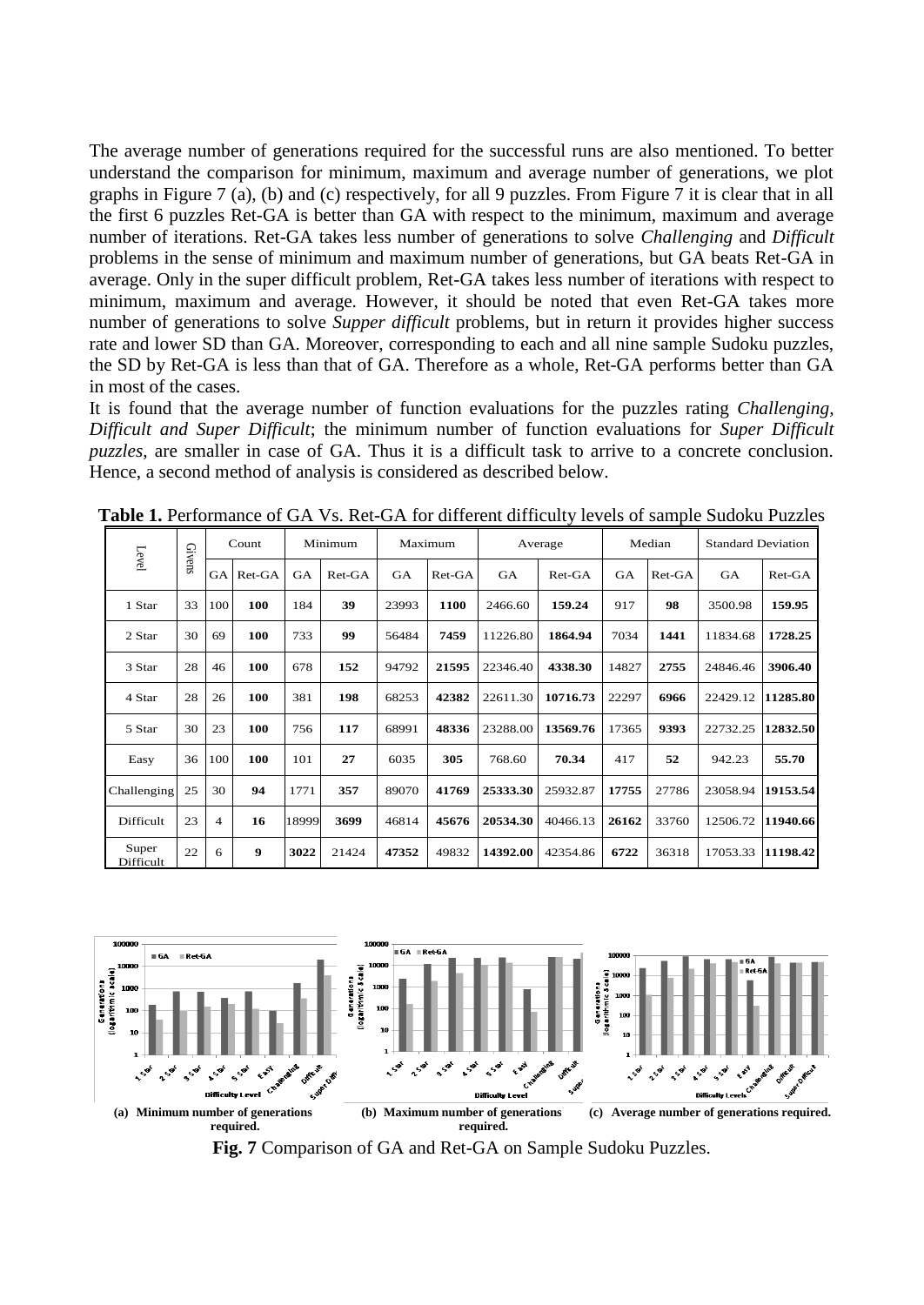## **5. Conclusion**

This paper exhibits a specialized heuristics, called "Retrievable Genetic Algorithms" for solving Sudoku puzzle. The Retrievable GA is designed to keep in mind a new way of designing the fitness function and the puzzle-characteristics dependent constraints. It is name as "retrievable" since it involves a single mechanism for escaping from the premature convergence, by reinitializing the population after a specified number of generations. Thus is helpful in maintaining the diversity in search domain. The results obtained by the experiment lead to draw the conclusion that the performance of the proposed Ret-GA is better in comparison to the results of existing GA. In solving the sample puzzles, it is observed that the success rate obtained by Ret-GA is higher than that of GA and the SD due to Ret-GA is lesser than that of GA in each problem. Hence we conclude that Ret-GA is more reliable and more stable than GA in solving Sudoku puzzles.

Further it is worthy to note that Ret-GA could solve 1-5 star and Easy rating puzzles with 100% success. It requires lesser number of generations as compared to existing GA. Although, Ret-GA is not able to solve Challenging, Difficult and Supper difficult problems with 100% success, but the success rate of Ret-GA is always higher as compared to GA. Moreover, the average number of generations required to solve Challenging, Difficult and Supper difficult problems by Ret-GA are lesser than that of GA.

After all, Ret-GA is a unique and novel approach to solve Sudoku puzzles. The approach may be extended to a larger order (size) Sudoku and our next paper may find to use Ret-GA effectively for higher dimensional puzzles. Researchers are encouraged to develop new fitness functions provides better success rate in fewer generations for a general Sudoku puzzle.

# **References**

- [1] Lewis, R. (2007). *[Metaheuristics can solve Sudoku puzzles.](http://www.cardiff.ac.uk/carbs/quant/rhyd/META_CAN_SOLVE_SUDOKU.pdf)* Journal of Heuristics, Springer, vol. 13, no. 4, pp. 387-401.
- [2] Mantere, T. and Koljonen, J. (2006). *Solving and rating Sudoku puzzles with Genetic Algorithms.* New Development of Artificial Intelligence and the Semantic Web, Proceeding of the 12th Finnish Artificial Intelligence Conferences, STeP.
- [3] Mantere, T. and Koljonen, J. (2007). *Solving, rating and generating Sudoku puzzles with GA*. CEC 2007, IEEE Congress on Evolutionary Computation, pp. 1382 – 1389.
- [4] Moraglio, A. and Togelius, J. (2007). *Geometric particle swarm optimization for the sudoku puzzle*. **[GECCO '07](http://www.sigevo.org/gecco-2007/index.html)** Proceedings of the 9th annual conference on Genetic and evolutionary computation, pp. 118-125.
- [5] Haynes, D., Corns, S. and Venayagamoorthy, G. K. (2012). *An exponential moving average algorithms applied to Sudoku puzzle*. IEEE Congress on Evolutionary Computation, Brisbane, Australia, June 9-14.
- [6] Semeniuk, I. (2005). *Stuck on you*. In *NewScientist 24/31.* pp. 45-47.
- [7] Wikipedia. (2006) Sudoku. Available via WWW:<http://en.wikipidia.org/wiki/Sudoku> (cited 11.09.2006).
- [8] Frazer Jarvis. (2006). *[Sudoku enumeration problems](http://www.afjarvis.staff.shef.ac.uk/sudoku/)*. Frazer Jarvis's home page, Retrieved on September 16.
- [9] Lawler, E. L., Lentra, J. K., Rinnooy, A. H. G. and Shmoys D. B. (eds.). (1985). *The traveling salesman problem – A guided tour of combinatorial optimization*. John Wiley & Sons, New York.